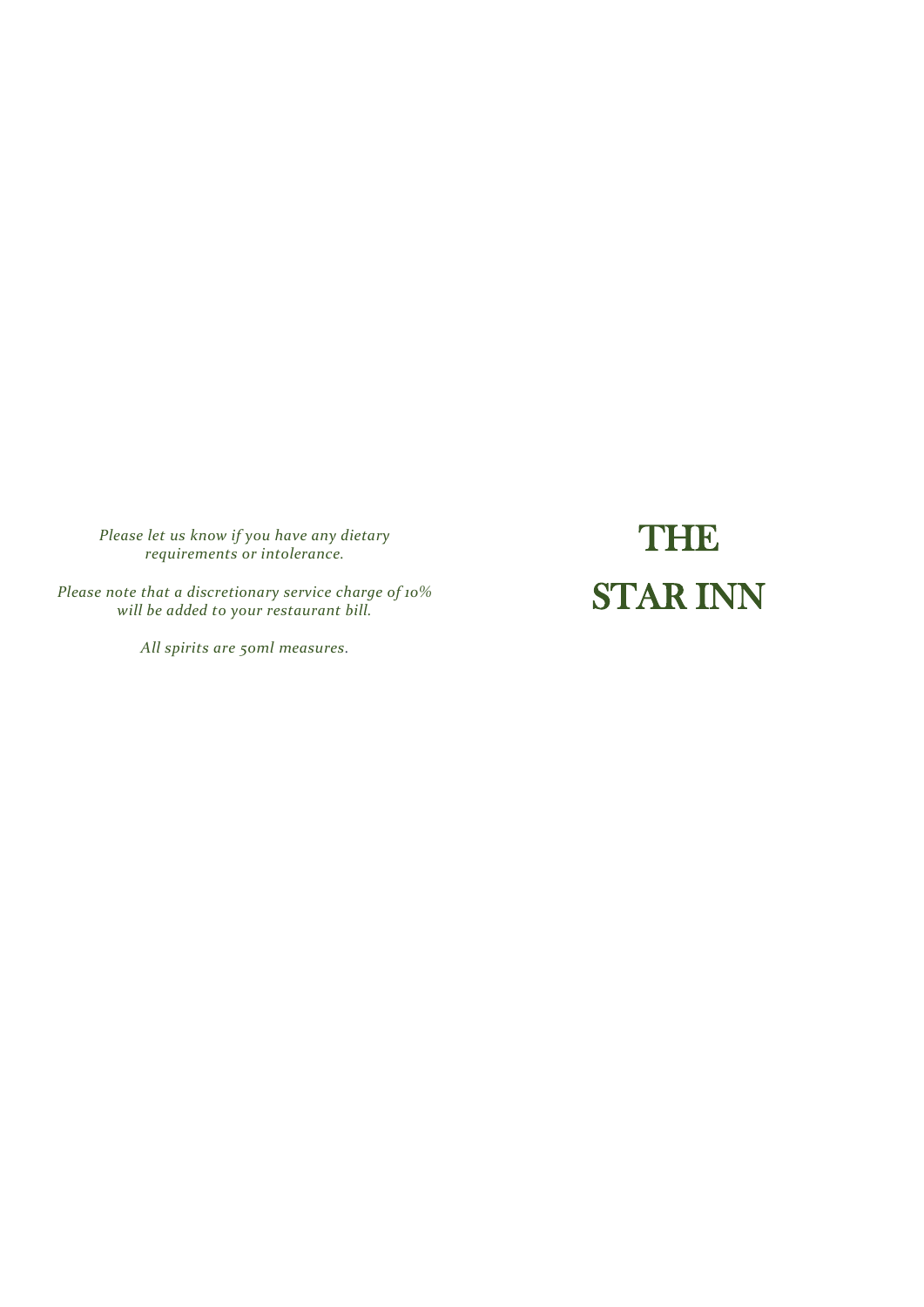#### **COCKTAILS**

#### **Martini**

| Espresso Martini - Belvedere vodka,          | 10 |
|----------------------------------------------|----|
| Borghetti and espresso                       |    |
| Star Martini - Vanilla vodka, passion        | 10 |
| fruit puree, passion fruit liqueur and       |    |
| Prosecco                                     |    |
| French Martini - Vodka, Chambord             | 10 |
| and pineapple juice                          |    |
| Dry Martini - gin or vodka and               | 10 |
| dry vermouth blended                         |    |
| <b>Wine Cocktails</b>                        |    |
| <b>Spritzer</b> - white wine and soda water  | 8  |
| <b>Aperol Spritz - Aperol, prosecco and</b>  | 8  |
| soda water                                   |    |
| <b>Kir</b> - white wine and Creme de Cassis  | 8  |
| <b>Bellini</b> - prosecco, peach liqueur and | 8  |
| peach puree                                  |    |
| Kir Royal - Ayala champagne and              | 13 |
| creme de Cassis                              |    |
| <b>Classic Champagne Cocktail -</b>          | 14 |
| Ayala Champagne, Cognac, sugar               |    |
| cube soaked in Angostura bitters             |    |
| On the rocks                                 |    |
| Negroni - gin, sweet vermouth,               | 10 |
| Campari                                      |    |
| Old Fashioned - Maker's Mark,                | 10 |
| Angostura bitters and sugar                  |    |
| Whisky sour - bourbon, sweet and             | 10 |
| sour, Angostura bitters                      |    |
| Bloody Mary - vodka, lemon juice,            | 10 |
| Worcestershire sauce, salt and               |    |
| Tabasco                                      |    |
| Pimms - Pimms Noi, fresh fruits and          | 10 |
| lemonade                                     |    |
| Golden Mojito - Light rum, fresh             | 10 |
| mint, honey, Angostura bitters and           |    |
| Kraken dark rum                              |    |
| <b>NON ALCOHOLIC</b>                         |    |
| Taste of Sicily - orange, grapefruit,        | 7  |
| lemon and lime juices, dill syrup and        |    |
| ginger ale                                   |    |
| ElderCollins - elderflower cordial,          | 7  |
| mint leaves, lemon juice and soda            |    |
| <b>Rheum</b> - rhubarb and ginger cordial,   | 7  |
| grenadine, lemonade                          |    |

#### **LOW & NON ALCHOLIC**

| WHITE                                                                           | <b>VINTAGE</b> | <b>BOTTLE</b><br>75ML |
|---------------------------------------------------------------------------------|----------------|-----------------------|
| Sauvignon Blanc, Albali,                                                        | 2020           | 15                    |
| La Mancha, Spain<br>Riesling, Eins Zwei Zero,<br>Leitz, Rheinhesses,<br>Germany | <b>NV</b>      | 26                    |
| <b>RED</b>                                                                      |                |                       |
| Cabernet Sauvignon<br>Tempranillol, Albali, La<br>Mancha, Spain                 | 2019           | 15                    |
| Pinot Noir, Zero Point<br>Five, Leitz, Baden,<br>Germany                        | <b>NV</b>      | 27                    |
| <b>ROSE</b>                                                                     |                |                       |
| Rosé, Eins Zwei Zero,<br>Leitz, Rheinhesses,<br>Germany                         | <b>NV</b>      | 26                    |
| <b>BEERS</b>                                                                    |                |                       |
| <b>Brooklyn</b>                                                                 | $0.5\%$        | 5                     |
| Peroni o.o                                                                      | 0.0            | 5                     |
| <b>SOFT DRINK</b>                                                               |                |                       |
| <b>Coke &amp; Diet</b>                                                          | 20cl           | 3                     |
| Tonic                                                                           | 20cl           | 2                     |
| Slim tonic                                                                      | 2ocl           | $\mathbf{2}$          |
| Mediterranean                                                                   | 2ocl           | $\mathbf{2}$          |
| Elderflower                                                                     | 2ocl           | $\mathbf{z}$          |
| Lemonade                                                                        | 2ocl           | 3.5                   |
| Ginger ale                                                                      | 2ocl           | 3.5                   |
| <b>Ginger Beer</b>                                                              | 2ocl           | 3.5                   |
| Appletizer                                                                      | 27.5cl         | $\overline{4}$        |
| $\int$ <sub>20</sub>                                                            | 27.5c          | 4                     |
| Juices                                                                          | 2ocl           | $\overline{4}$        |
| Pineapple, orange,                                                              |                |                       |
| apple, cranberry,                                                               |                |                       |
| grapefruit                                                                      |                |                       |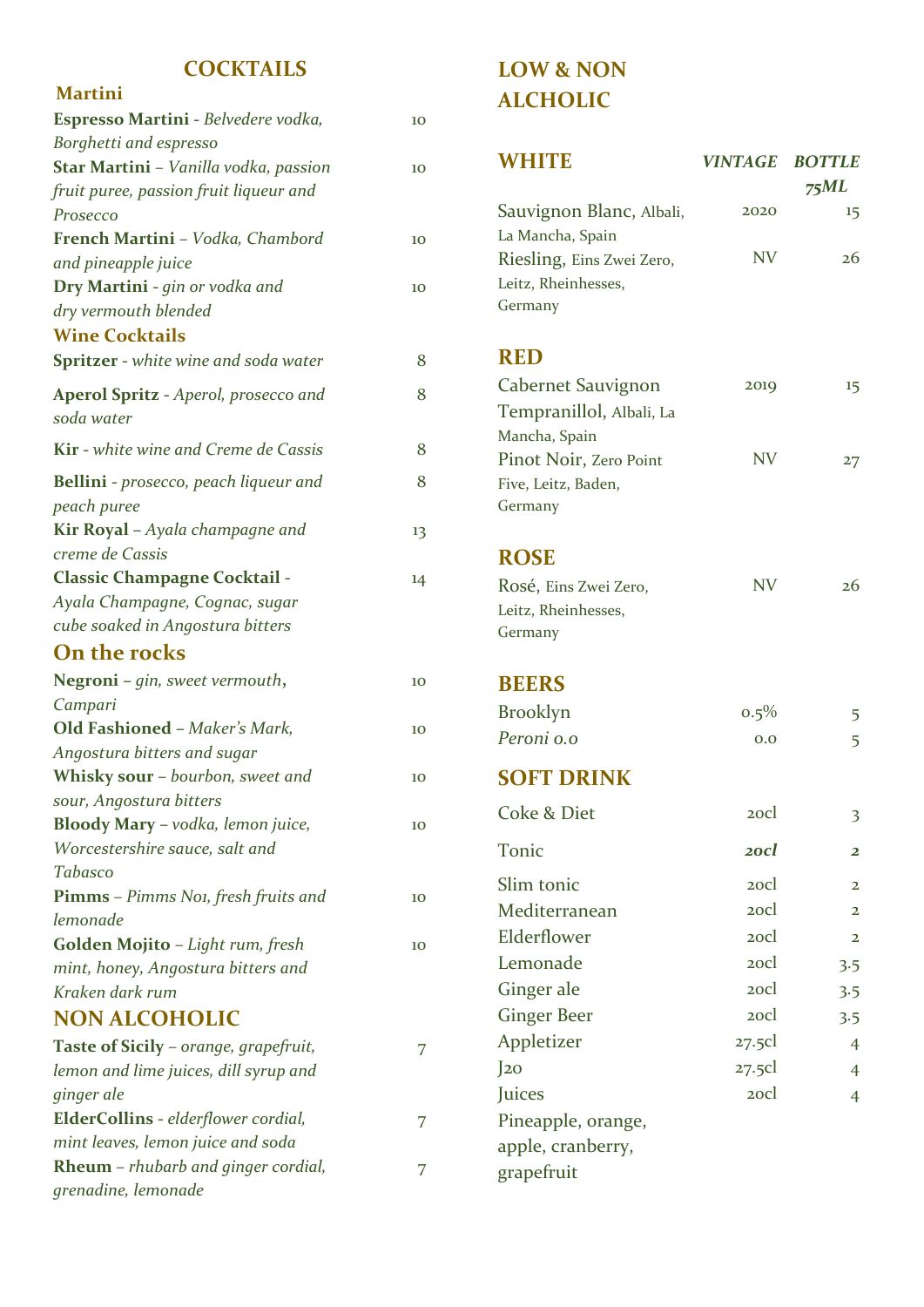#### **BEERS WHISKY** *50ml*

## **Blended Scotch Whisky**

| Johnnie Walker Black Label | 8 |
|----------------------------|---|
| Chivas Regal, 12 year old  | 8 |
| <b>Monkey Shoulder</b>     | 8 |

# **Scotch Single Malt**

| Laphroaig 10 year old, Islay       | 10 |
|------------------------------------|----|
| Talisker 10 year old, <i>Skye</i>  | 11 |
| <b>Glenfiddich Special Reserve</b> | 13 |
| 12 year old, Speyside              |    |
| Glenmorangie 10 year old, Highland | 15 |

# **Irish Whiskey**

| <b>Tullamore Dew</b>        |  |
|-----------------------------|--|
| <b>Bushmills Black Bush</b> |  |

#### **American**

| Bulleit Bourbon, Kentucky              |         |
|----------------------------------------|---------|
| <b>Bulleit Rye, Kentucky</b>           | 10      |
| Jack Daniel's Single Barrel, Tennessee | $15 \,$ |
| Woodford Reserve, Kentucky             | 12      |

### **Japanese**

Nikka 9